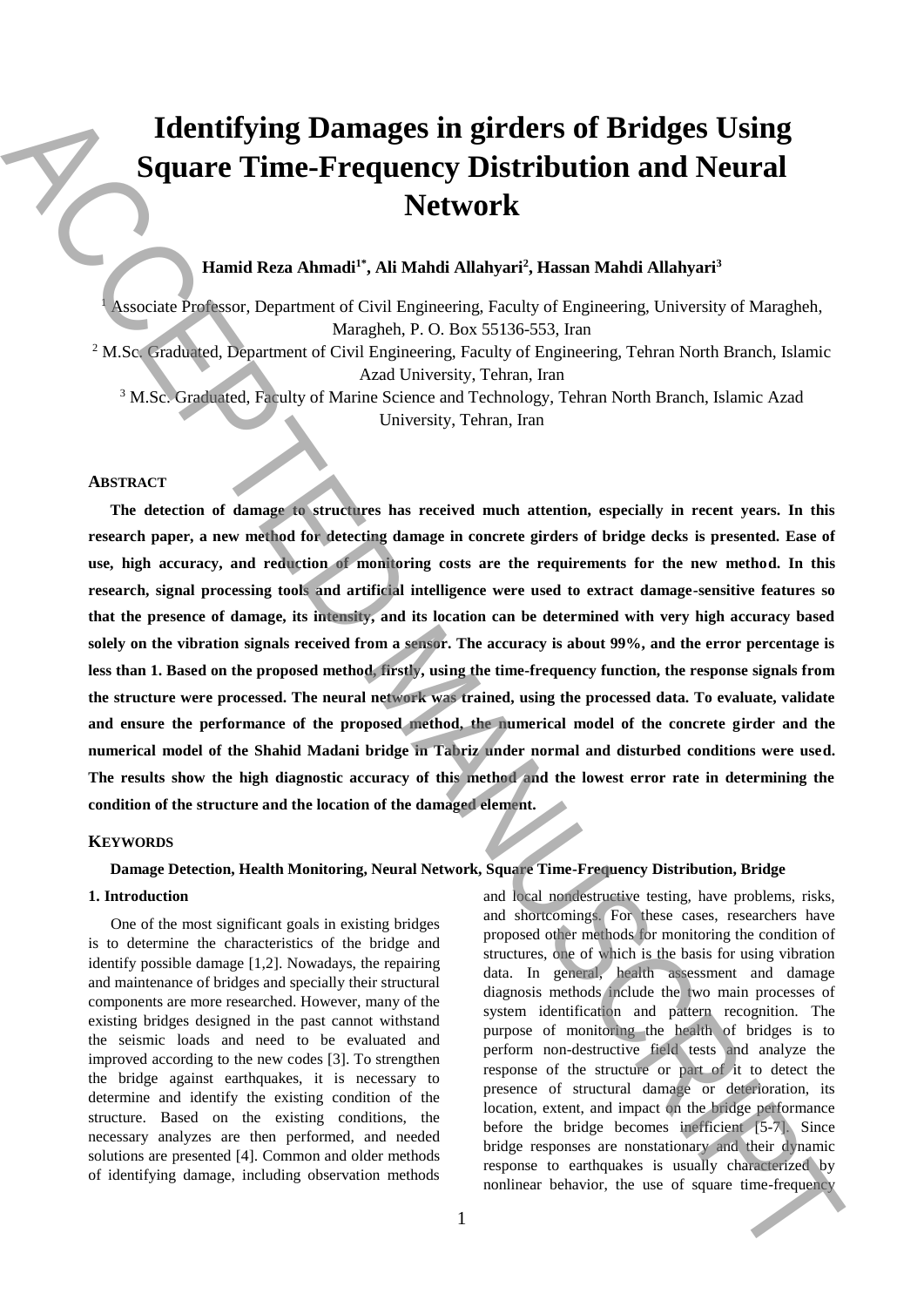functions for signal processing and feature extraction has been used in this research [8].

In this study, the condition monitoring and control of bridges and their structural components are carried out in the shortest time and without affecting the operation. To identify damage in concrete girders of bridge decks, a new methodology was proposed.

## **2. Materials and Methods**

In the research, an intelligent system that uses vibration data for damage detection is presented. In developing this system, every effort has been made to detect damage at the lowest cost and with the highest possible accuracy, as well as to provide convenient and practical implementation. The proposed system consists of these three stages:

Data Collection: In this stage, vibration data are collected in the healthy and damaged states of the structure.

Data Processing: in this stage, time-frequency plans are extracted and collected using the reduced interference distribution method (RID). The equation of RID for analytical signal  $x(t)$  is defined as follows [9]:

$$
RID(t, \omega) = \int_{-\infty}^{+\infty} h(\tau) R_x(t, \tau) e^{-i \omega \tau} d\tau
$$

where, t and  $\tau$  are time and time lag, respectively. In addition,  $h(\tau)$  is time smoothing window and  $R_x(t,\tau)$  is the kernel defined as below:

$$
R_x(t,\tau) = \int_{-\frac{\tau}{2}}^{\frac{\tau}{2}} \frac{g(v)}{|\tau|} (1 + \cos \frac{2\pi v}{\tau})
$$
  

$$
x(t + v + \frac{\tau}{2})x^*(t + v - \frac{\tau}{2})dv
$$
 (2)

in which,  $g(v)$  is frequency smoothing window and  $*$ indicates the complex conjugate. In this research, the Hanning window was used to estimate the spectrum in the time-frequency functions.

Making Decision: In this phase, also known as the classification phase, the neural network is trained, and the state of the structure is identified.

In this study, square time-frequency functions are used together with a neural network to detect damage to concrete girders of bridge decks. For this purpose, a concrete beam is modeled, and its vibrations are recorded under the effect of the applied load. Then the model is damaged, the load is reapplied, and the response signals are recorded. It is worth noting that in

addition to the desired damage in one area of the beam, the damage is also caused in different parts of the numerical model, and the above steps are performed for them. The response signals of the concrete beams are processed before and after the damage with a reduced interference distribution function, and the dynamic properties of the beams are extracted. The obtained properties are used to train the neural network. The neural network is trained to identify the damage and determine its position by introducing a new feature derived from processing the response signals of the concrete beam. To validate the above method, the structural results of Shahid Madani Bridge in Tabriz, which was studied for noise-free and noise-affected responses, were used. The capability, innovation, and possibilities of this method are underlined by the fact that although it is easy to use, it can only detect damage if the data from a sensor is used accurately and with an error rate close to zero. From the transformation of climatic control in the finite of the final control in the structure action of the structure action of the structure action of the structure action of the structure action of the structure actio

## **3. Case Study and Dataset**

Two numerical models were used to evaluate the proposed damage detection method. First, a simple concrete beam was studied. Then, to evaluate the proposed method comprehensively, the numerical model of the Shahid Madani Bridge in Tabriz was also used. The modeling of the Shahid Madani Bridge was done based on the as-built details prepared by the first author.

3.1. Damage Scenarios

To study the damage detection method in the concrete deck of the bridge deck and the Shahid Madani Bridge, a different single damage scenario is considered for the failure of the numerical model. These failures are considered by reducing the stiffness of the elements in the numerical models. In this study, the number of elements is considered as the location of failure.

## 3.2. Processing of The Response Signals

The response signals were recorded under the stimulus load before and after the damage. For signal processing, the reduced interference distribution was used as the desired function. Using this function, the processed response signals and time-frequency matrices are obtained. After processing and calculating time-frequency plans, the dynamic characteristics of the system were extracted.

3.3. Determining The Severity and Location of The

(1)